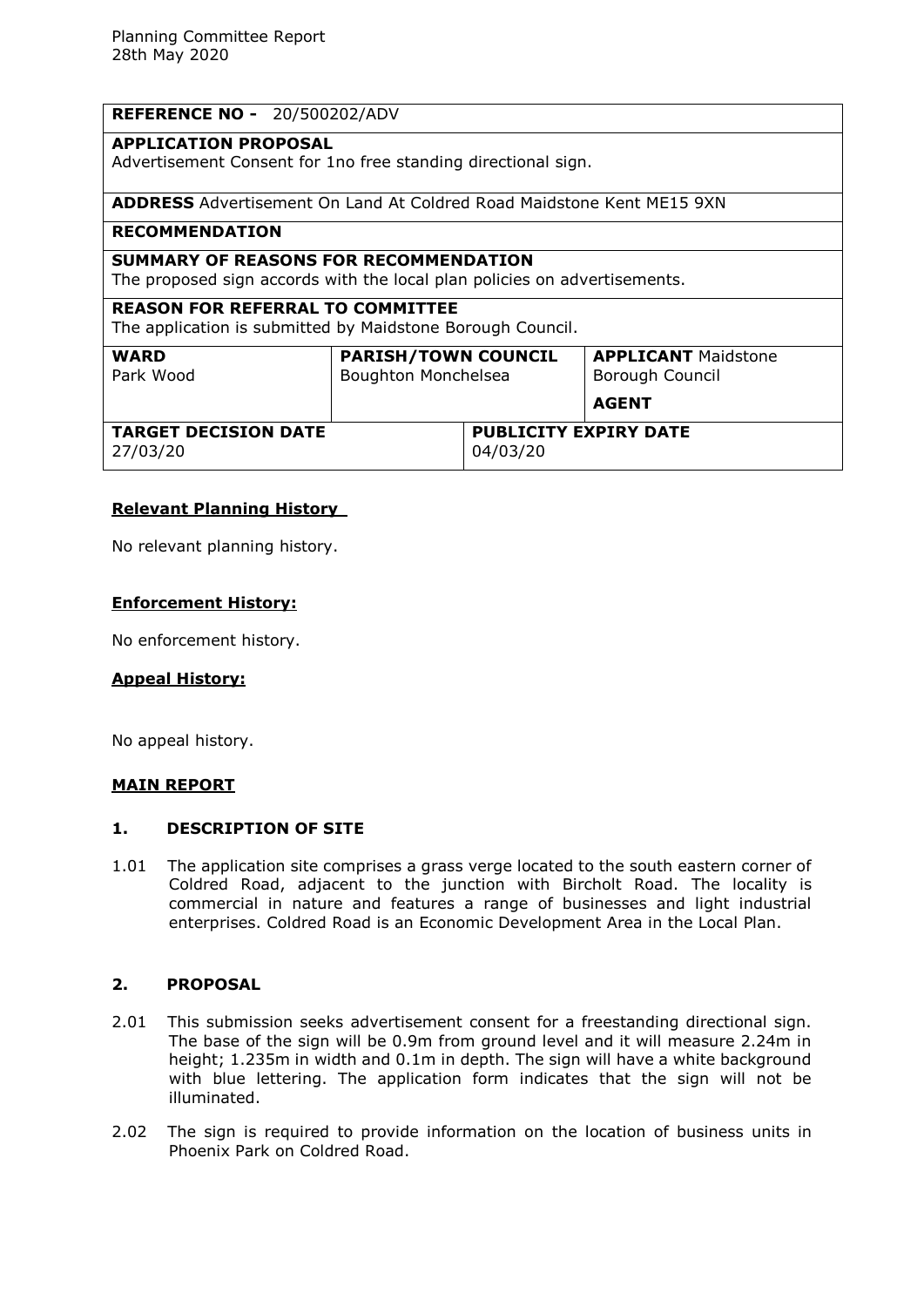# **3. POLICY AND OTHER CONSIDERATIONS**

Maidstone Borough Local Plan 2017 DM1; DM18 National Planning Policy Framework (NPPF) National Planning Practice Guidance (NPPG)

# **4. LOCAL REPRESENTATIONS**

## **5. Local Residents:**

- 5.01 No comments received.
- 5.02 **Boughton Monchelsea Parish Council:** No objection/comment.

# **6. CONSULTATIONS**

(Please note that summaries of consultation responses are set out below with the response discussed in more detail in the main report where considered necessary)

## **Kent County Council Highways and Transportation:**

6.01 It would appear that this development does not meet the criteria to warrant involvement from the Highway Authority in accordance with the current consultation protocol arrangements.

### **7. APPRAISAL**

### **Main Issues**

- 7.01 The display of advertisements is subject to a separate consent process within the planning system and is set out within the Town and Country Planning (Control of Advertisements) (England) Regulations 2007 (as amended). Advertisements are controlled with reference to their effect on amenity and public safety only. The key issues for consideration are therefore:
	- Amenity;
	- Public Safety.

### **Amenity**

- 7.02 Policy DM18 expresses support for commercial signage which is in sympathy with, and contributes positively towards, the visual amenity of their locality. Coldred Road and the adjoining Bircholt Road are characterised by commercial and light industrial businesses. Signage relating to these premises is commonplace on the buildings and in the general streetscene.
- 7.03 The proposed sign in terms of its location, height and appearance is characteristic of its surroundings and will not appear conspicuous. The sign will not be illuminated and is typical of others in the locality. It would however be prudent to include a condition that prevents the sign from being illuminated in order to protect this position going forward. I therefore conclude that the general amenities of the locality will not be compromised by this proposal.

# **Public Safety**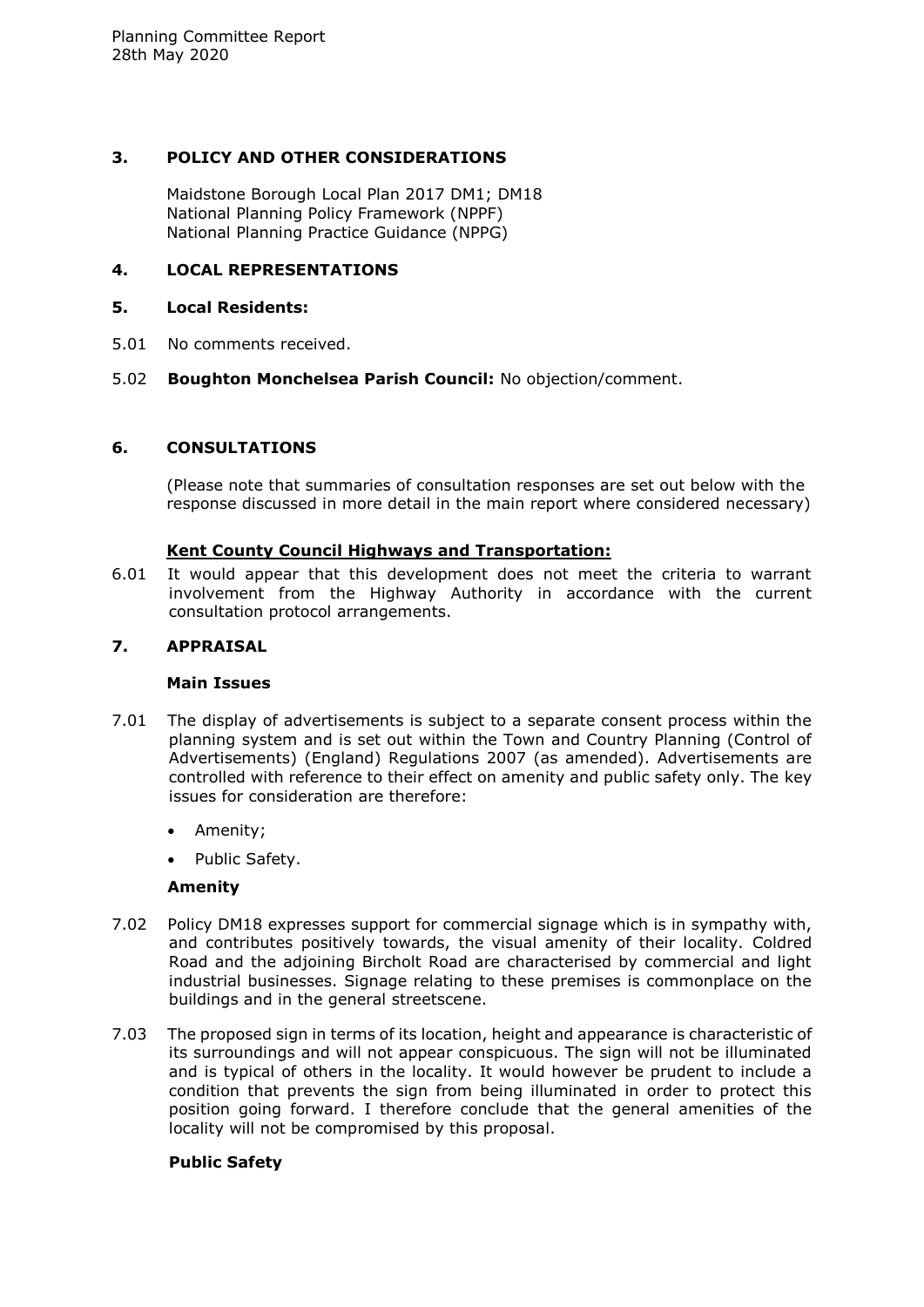Planning Committee Report 28th May 2020

- 7.04 The proposed sign is located on a verge adjacent to the footpath. The backdrop to the sign is a chain link boundary fence beyond which is a carpark relating to a neighbouring business. The location of the sign is such that it will not affect visibility splays on the junction or within the adjacent car park. Furthermore, its design and lack of any illumination will see that it does not distract drivers' attention. The sign will not impede pedestrians on the adjacent footpath.
- 7.05 The Highways Authority has not found it necessary to comment on this proposal. In addition, advertisement consent is subject to standard conditions, one of which requires the applicant to ensure that the sign is maintained in a safe condition at all times and therefore public safety is safeguarded on a permanent basis.

### **PUBLIC SECTOR EQUALITY DUTY**

7.06 Due regard has been had to the Public Sector Equality Duty, as set out in Section 149 of the Equality Act 2010. It is considered that the application proposals would not undermine objectives of the Duty.

# **8. CONCLUSION**

8.01 Advertisements are controlled in respect of their impact on amenity and public safety. The above assessments indicate that the proposed sign will have no material impact in respect of these criteria. I therefore recommend approval subject to the standard conditions for this type of application.

## **9. RECOMMENDATION**

GRANT advertisement consent subject to the following conditions:

- 1) i) No advertisement is to be displayed without the permission of the owner of the site or any other person with an interest in the site entitled to grant permission.
	- (ii) No advertisement shall be sited or displayed so as to:

(a) endanger persons using any highway, railway, waterway, dock, harbour or aerodrome (civil or military);

(b) obscure, or hinder the ready interpretation of, any traffic sign, railway signal or aid to navigation by water or air; or

(c) hinder the operation of any device used for the purpose of security or surveillance or for measuring the speed of any vehicle.

(iii) Any advertisement displayed, and any site used for the display of advertisements, shall be maintained in a condition that does not impair the visual amenity of the site.

(iv)Any structure or hoarding erected or used principally for the purpose of displaying advertisements shall be maintained in a condition that does not endanger the public.